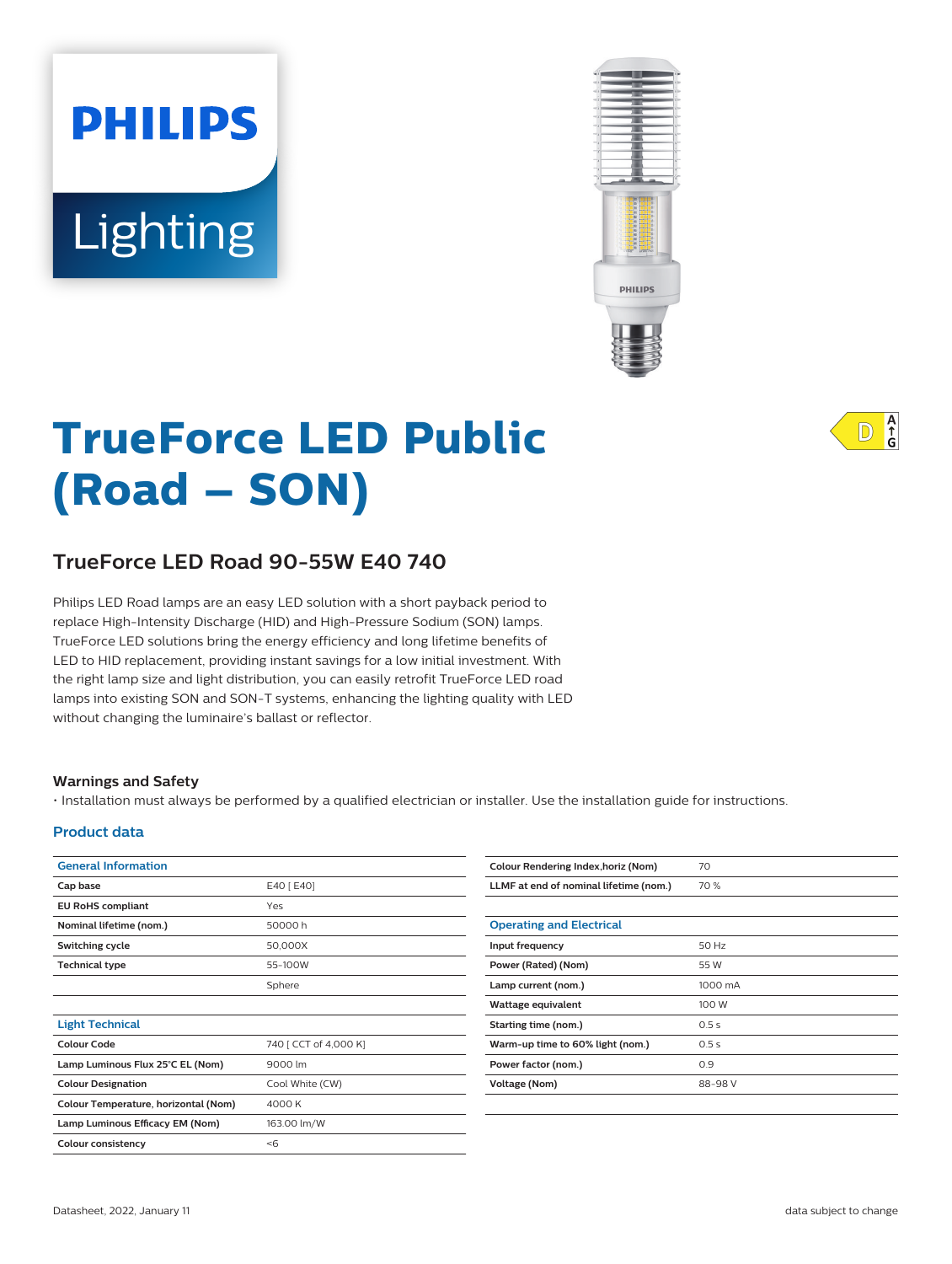## **TrueForce LED Public (Road – SON)**

| <b>Temperature</b>                 |        |
|------------------------------------|--------|
| T-Case maximum (nom.)              | 97 °C  |
|                                    |        |
| <b>Controls and Dimming</b>        |        |
| <b>Dimmable</b>                    | No     |
|                                    |        |
| <b>Mechanical and Housing</b>      |        |
| <b>Lamp Finish</b>                 | Clear  |
| <b>Bulb shape</b>                  | Others |
|                                    |        |
| <b>Approval and Application</b>    |        |
| <b>Energy Efficiency Class</b>     | D      |
| Energy consumption kWh/1,000 hours | 55 kWh |

|                                   | 403608                            |  |
|-----------------------------------|-----------------------------------|--|
|                                   |                                   |  |
| <b>Product Data</b>               |                                   |  |
| Full product code                 | 871869963906800                   |  |
| Order product name                | TrueForce LED Road 90-55W E40 740 |  |
| EAN/UPC - product                 | 8718699639068                     |  |
| Order code                        | 929002007502                      |  |
| SAP numerator - quantity per pack |                                   |  |
| Numerator - packs per outer box   | 6                                 |  |
| <b>SAP</b> material               | 929002007502                      |  |
| SAP net weight (piece)            | $0.432$ kg                        |  |

#### **Dimensional drawing**



| Product                           |       |        |
|-----------------------------------|-------|--------|
| TrueForce LED Road 90-55W E40 740 | 71 mm | 262 mm |

**TrueForce LED Road 90-55W E40 740**

#### **Photometric data**



 $150^\circ$  $180^\circ$  $150^\circ$  $120^\circ$  $120^\circ$ H  $90^\circ$  $90^{\circ}$  $60^\circ$  $60^{\circ}$ v 2  $(cd/1000lm)$  $\overline{0}^{\circ}$  $-0.180^{\circ}$  $90 - 270^{\circ}$ 

**LEDTrueForce SON-T 9klm E40 740 LEDTrueForce SON-T E40 55W**